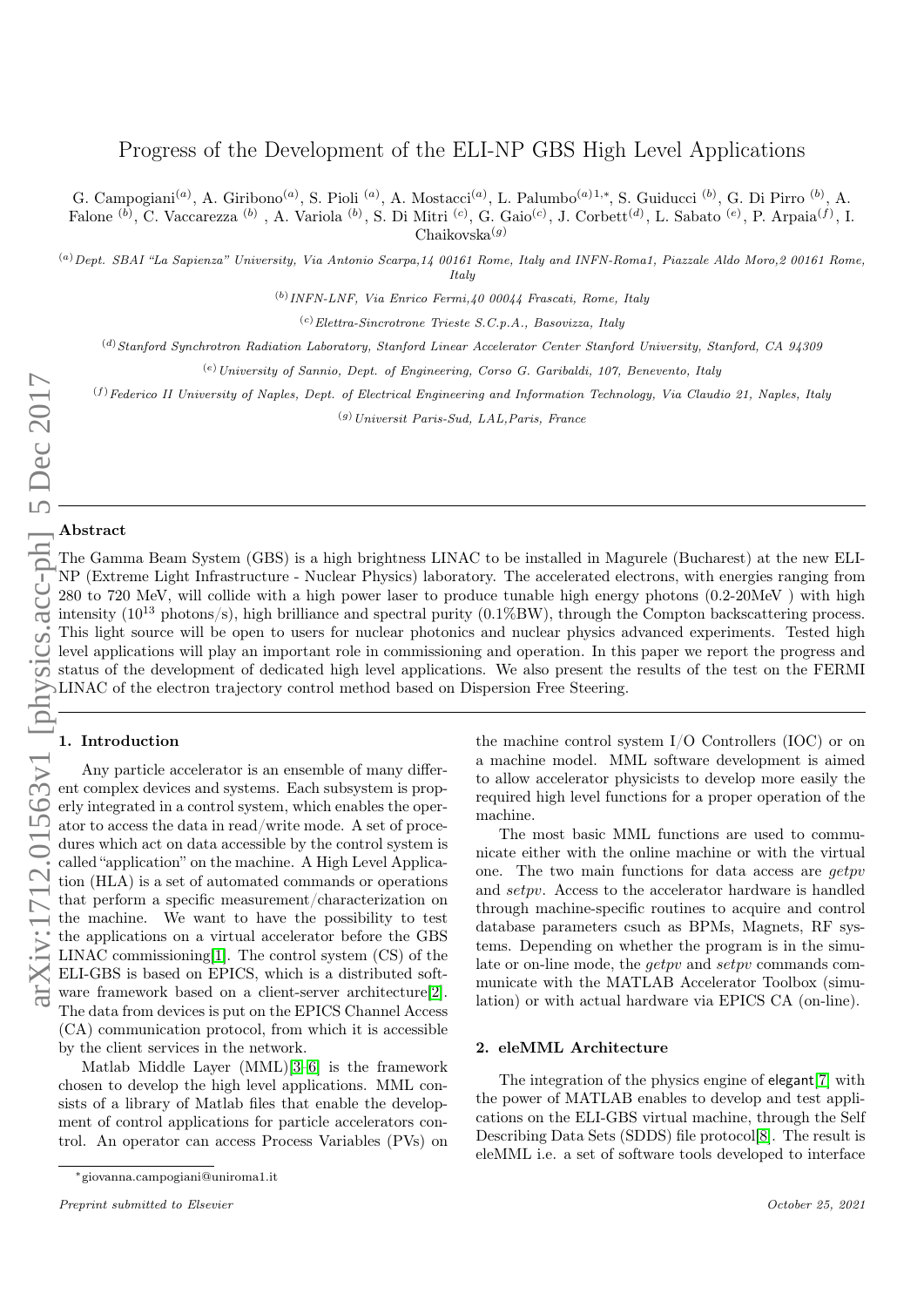MML with elegant and to use the latter as a physics engine for the "model" operation of High Level Applications. An overview of the architecture of eleMML is presented in Fig. [1.](#page-1-0)

The core of eleMML tool-set is the development of a software function called sddsReadAny which imports data from sdds-type files into the Matlab workspace, linking each column or parameter in the input sdds file into a column array. SDDS Toolkit provides a basic link between Matlab and elegant through the SDDSMatlab library. This contains the sddsload function, which imports an sdds file into a Matlab structure-type variable. The sddsReadAny function goes one step further in providing the user directly with the simulation output data. When a setpv call is made, the simulation data is updated and element parameters changed. In order to write data to the different elements in the simulation mode, we exploit the −macro option of elegant call. The −macro option allows performing text substitutions in the command stream. Multiple −macro options may be given. A system call is made from Matlab when setpv is invoked.



<span id="page-1-0"></span>Figure 1: Schematic diagram of the architecture of eleMML

In preparation for the commissioning and operations of ELI-NP GBS, a dedicated "virtual accelerator" (VA) or "Model Server" has been created. This virtual test platform simulates the LINAC response to HLA commands. It is based on a soft IOC i.e. a database of process variable records not associated with real hardware but that can be used to simulate the behavior of a real device. The soft IOC PVs can be configured directly from simulated sdds output files, and written to the CA process variables relative to hardware devices or general machine, as schematically illustrated in Fig. [2.](#page-1-1)

#### **Virtual Accelerator Model Server**



<span id="page-1-1"></span>Figure 2: Virtual test platform that simulates the LINAC response to HLA commands

### 3. Simulated bunch length measurement

One of the first applications needed for commissioning is the bunch length measurement[\[9\]](#page-4-6), for which a model server was set up to simulate the real measure. Bunch length measurement procedure is based onthe actual measurement. The bunch length procedure is based on streaking the beam with a transverse deflecting cavity, stepping the voltage phase around the  $\psi = 0 rad$  value, to measure the centroid position downstream. A linear fit is performed to correlate the vertical beam centroid at the screen  $C_u(\psi)$ with respect to the phase itself. The slope of the linear fit is the calibration factor  $K_{cal}(\psi)$  that enables to calculate the bunch length.

The results of the elegant simulations have been pushed on the VA to test the bunch length measurement application. Fig. [3](#page-1-2) shows the screenshots of the high level application, with the operator panel on the left and the measured data on the right.



<span id="page-1-2"></span>Figure 3: Screenshot of the box in which an operator can select the parameters to perform the bunch length measurement (left) and resulting measurement data (right).

#### 4. Experimental trajectory control at Fermi

Beam trajectory control is important to maintain quality beam at the IP and subsequent properties of the radiation for the experiments. As the GBS will operate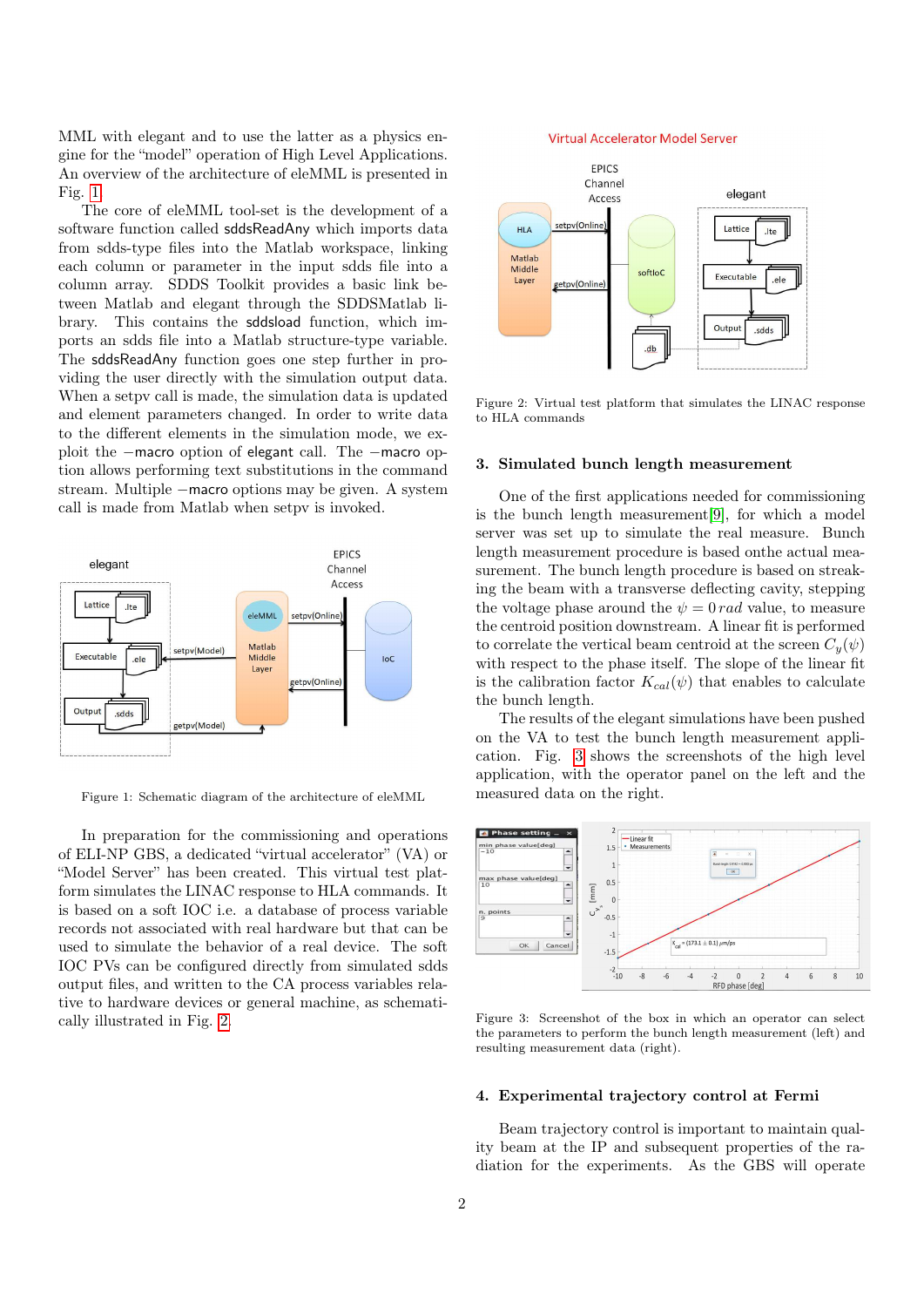in a wide range of energies and electron beam parameter settings, LINAC properties should be optimized for all working points of the machine. The ideal operation is when the electron beam trajectory lies on the electromagnetic center of the all the active elements. There are different methods to control the trajectory and compensate misalignment, which have been studied for the low energy line of the ELI-NP GBS. As reported in [\[10\]](#page-4-7), Dispersion Free Steering[\[11](#page-4-8)[–14\]](#page-4-9) enables to optimize the beam trajectory better than other methods. We made a test of DFS at Fermi, an international FEL facility in Basovizza, Italy[\[15,](#page-4-10) [16\]](#page-4-11). The acceleration, compression and transport of the electron beams occupies approximately the first 300 m of the machine. The machine operates in single bunch mode. The bunch charge was 700 pC and the energy at the starting point of the correction was 1.2 GeV. We used 5 horizontal and vertical correctors on a section of the LINAC (red box in Fig. [4\)](#page-2-0) comprising the last accelerating section and the transport line to the undulators' hall. The relevant beam parameters are summarized in Table [\(1\)](#page-2-1).

| Electron beam       | Value         | $_{\rm Units}$ |
|---------------------|---------------|----------------|
| Energy              | $\approx 1.3$ | GeV            |
| Slice energy spread | $\leq 0.2$    | MeV            |
| Charge              | 700           | рC             |
| Norm. emittance     | $0.8-1$       | mm-mrad        |

<span id="page-2-1"></span>Table 1: Summary of some of the key electron beam parameters of the working point chosen for the DFS test.

Our HLA tool were ported to the resident TANGO control system through existing Tango-MATLAB binding. Moreover, specific utilities were developed online in order to perform the measurement, and coordination with preexisting measurement tools was achieved. In particular the Fermi LINAC has an ongoing Fast Trajectory Feedback always active. We unplugged the DFS correctors from the active feedback in order to perform our measurements and tests. The reference trajectory was the initial electron orbit set by machine operators. We used 5 horizontal and vertical correctors on a section of the LINAC comprising the last accelerating section (L04.06) and the transport line to the undulators' hall, corresponding to the part in the rectangular box of Fig. [4.](#page-2-0) The portion is called TLS and goes from L4.06 accelerating section to the end of the transport line to the undulators.



<span id="page-2-0"></span>Figure 4: a) Schematic layout of the FERMI machine up to the Matching Area preceding the undulators. The red box highlights the portion of the machine on which the DFS test was performed. The diagnostic beam dump has been used to measure the energy of the test beam.

To change the beam energy, the phase of the accelerating field with respect to the electron beam in the LINAC4 accelerating section L04.06 was varied. The relative phase between the beam and the accelerating field was varied by 90°. This leads to a  $\Delta E = 25 MeV$  between the nominal and the offset beam (about 25% relative energy difference). This is smaller than the usually introduced energy changes, which are on the order of 5% to 10%. The shot to shot orbit jitter affects the orbit measurement for the dispersion free steering. An averaging strategy can improve the measurement, as described in the following section.

# 4.1. Experimental results

The experimental procedure steps are summarized in Fig. [5.](#page-2-2)



<span id="page-2-2"></span>Figure 5: Conceptual scheme of the steps needed to perform DFS correction, with details on the working point of the off-energy beam chosen to perform our measurement.

Dispersion measurement is based on measuring the orbit for different beam energies which can be expressed as

$$
D = \frac{\delta x}{\Delta E/E} = \frac{x(E_0(1-\delta)) - x(E_0)}{\Delta E/E} \tag{1}
$$

In order to achieve a stable measurement, 10 BPM samples were averaged for each trajectory and dispersion measurement, as shown in Fig. [\(6\)](#page-3-0).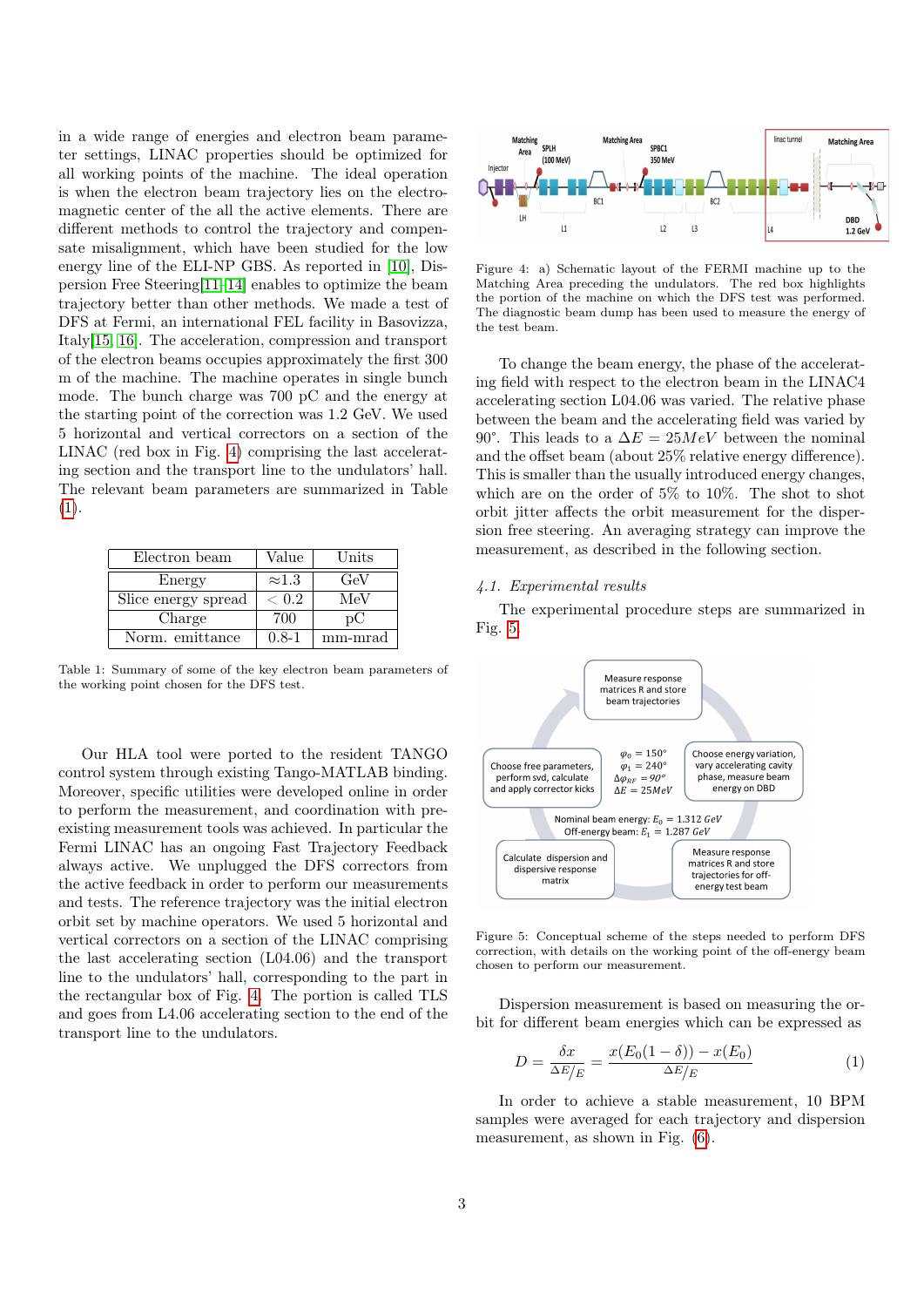

<span id="page-3-0"></span>Figure 6: Before-correction: horizontal (top) and vertical (bottom) beam trajectory measurement. Empty dots: values of the position at the BPMs for ten consecutive trajectory samples acquired. The data shows the fluctuation due to launching conditions of the beam at the entrance of the LINAC. Solid line: average value with calculated  $\sigma-wide$  error-bars. The text-box on the plot shows the value of the precision of the measurement . The single shot resolution of each BPM is  $\sigma_{BPM} = 5 \mu m$ .

The optimal weighting of the difference orbit with respect to the nominal orbit was determined to be  $\omega = 10$ . This is chosen empirically altough a theoretical estimate can be obtained from

$$
\omega = \frac{\sigma_{bpm\ res}^2 + \sigma_{bpm\ align}^2}{2\sigma_{bpm\ res}^2} \tag{2}
$$

where  $\sigma_{bpm,res}$  is the BPM precision and  $\sigma_{bpm,align}$  is an estimate of the standard deviation of the BPM misalingment distribution.

Fig. [\(7\)](#page-3-1) shows the calculated corrector kicks: the horizontal values are one order of magnitude higher than the vertical ones, as expected from the response matrix analysis.



<span id="page-3-1"></span>Figure 7: Horizontal(top subplot) and vertical(bottom subplot) corrector kicks calculated with DFS and applied to perform the correction.

The result of the DFS correction is summarized in Fig. [\(8\)](#page-3-2), where the horizontal and vertical dispersion before and after correction are shown. Table [2](#page-3-3) contains a summary of the electron beam and working point parameters for the experiment.

| Parameter    | Value | Unit |
|--------------|-------|------|
| $E_0$        | 1.312 | GeV  |
| $E_1$        | 1.287 | GeV  |
| $\Delta E/E$ | 2     |      |
| ω            | 10    |      |
|              |       |      |

<span id="page-3-3"></span>Table 2: Summary of the free parameter values chosen for the DFS off-energy correction.  $\omega$  is proportional to the ratio between residual dispersion correction and bpm-zeroing, while  $\beta \neq 0$  limits the maximum corrector kick amplitudes.



<span id="page-3-2"></span>Figure 8: Measured residual dispersion before and after applying DFS correction, respectively for the horizontal (top subplot) and vertical (bottom subplot) planes.

The horizontal dispersion was corrected significantly while the vertical correction is almost negligible. An explanation for this comes from analyzing the values of the residual dispersion before the correction: in the vertical plane the initial value is lower than for the horizontal plane, thus the energy difference used for correcting the horizontal plane was insufficient for the vertical case.

DFS proved to be capable of correcting the trajectory but care had to be put into defining the free parameters  $\omega, \beta$  and the energy difference  $\Delta E$  between nominal and off-energy beam.

## 5. Summary

We have presented the status of the development of high level applications for ELI-NP GBS. Integrating elegant with MML has lead to the development of the eleMML architecture. This allows us to test the tools for commissioning on a virtual accelerator based on EPICS soft-IOCs, such as a transverse deflecting bunch length measurement application. For a complex application such as Dispersion Free Steering, we tested the method at Fermi LINAC. Fermi is a machine routinely used by international